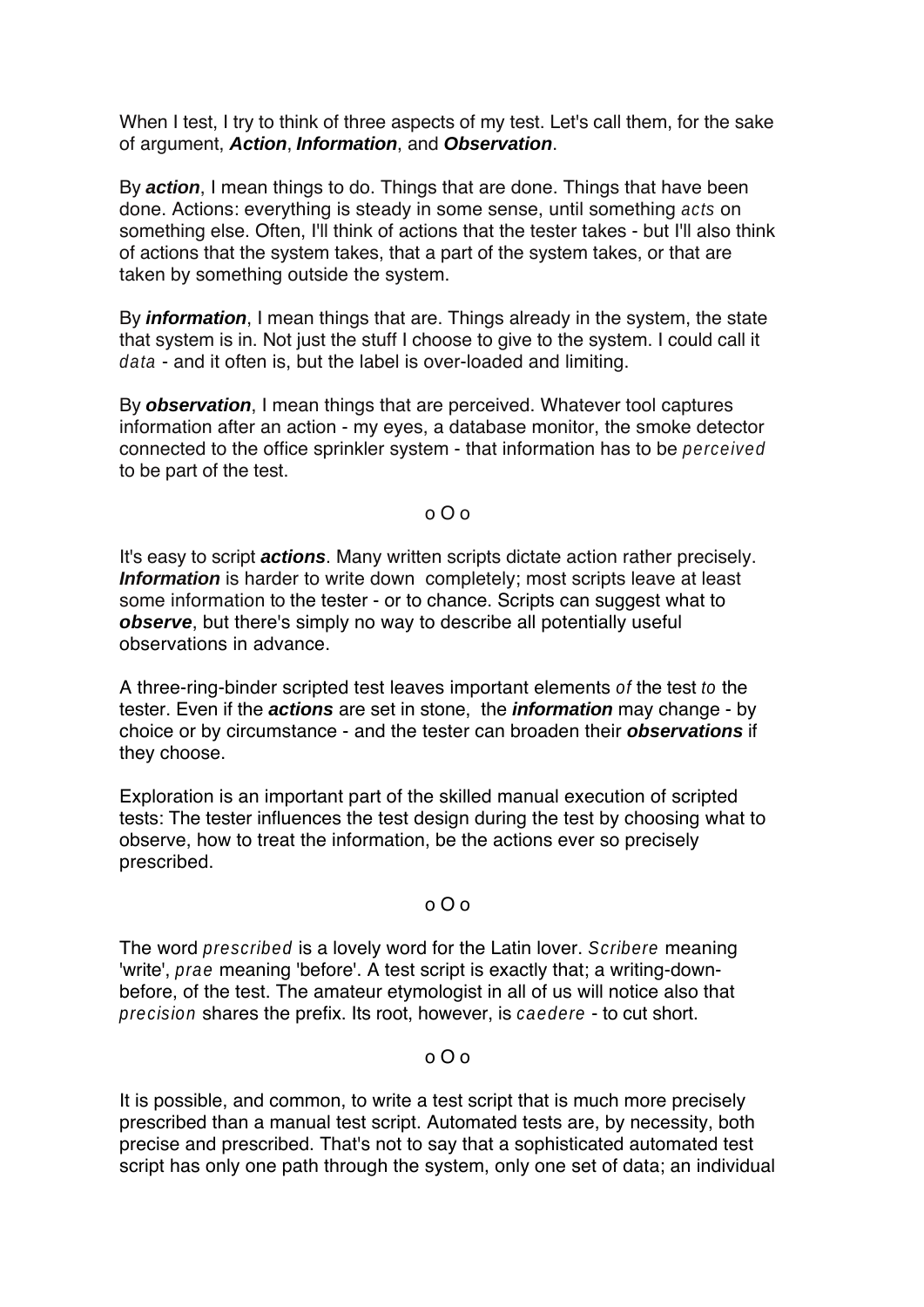script can be re-used for a range of similar tests. Its observations, however, are precise. They are cut short.

An automated test won't tell you that the system's slow, unless you tell it to look in advance. It won't tell you that the window leaves a persistent shadow, that every other record in the database has been trashed, that even the false are returning true, unless it knows where to look, and what to look for. Sure, you may notice a problem as you dig through the reams of data you've asked it to gather, but then we're back to exploratory techniques again.

I have a lot of time for a certain pure ideal in automated test scripts. They should run any time and often, and without hassling the people who run them. This applies to a great regression test pack as much as it applies to a fine suite of test-first unit tests. They're written to run time and time again, at a greater and greater distance from the point where they were designed, and still bring us useful information. That information is information about **value**. It's not just that the build survived the latest changes, it's that the system does everything we've asked it to. It's not that the regression tests have found no new bugs, it's that the users can still rely on the system to support them in their work.

We need precisely prescribed scripted tests. They're great. They tell us about value - the value that exists, and continues to exist, in the artefact we're testing. If what is valuable stays much the same, then so do the scripts - write once, run forever.

### o O o

It is also possible, and common, to test in a way that is not prescribed. An exploratory test needs no script, no chosen set of actions. Choice of actions is up to the tester, at the point of testing. Choice of information, of observation, is limited not by pre-existing design, but by opportunity and resource. Moment to moment, the tester chooses what to do, what to do it with, how to check what's happened. Interesting things will be examined in more detail, weaknesses tried, doorknobs jiggled. The tester chooses to try two things together that between them open the system to a world of pain. The tester chooses to use this information, with that action, not to just to see what's desirable, but what's possible. The exploratory tester focuses on **risk**.

We need exploratory tests. They're great. They tell us about risk - unexpected, unpredicted, emergent - that goes hand-in-hand with the system that has been delivered. Exploratory tests are immediate, of the moment. The risk is known and you'll not need to test for it again until you've addressed it, and written a test to show you that it's gone.

# o O o

Let's summarise, briefly. Some tests are designed to find risks. They're made on-the-fly and run once. Some are designed to tell us about retained value.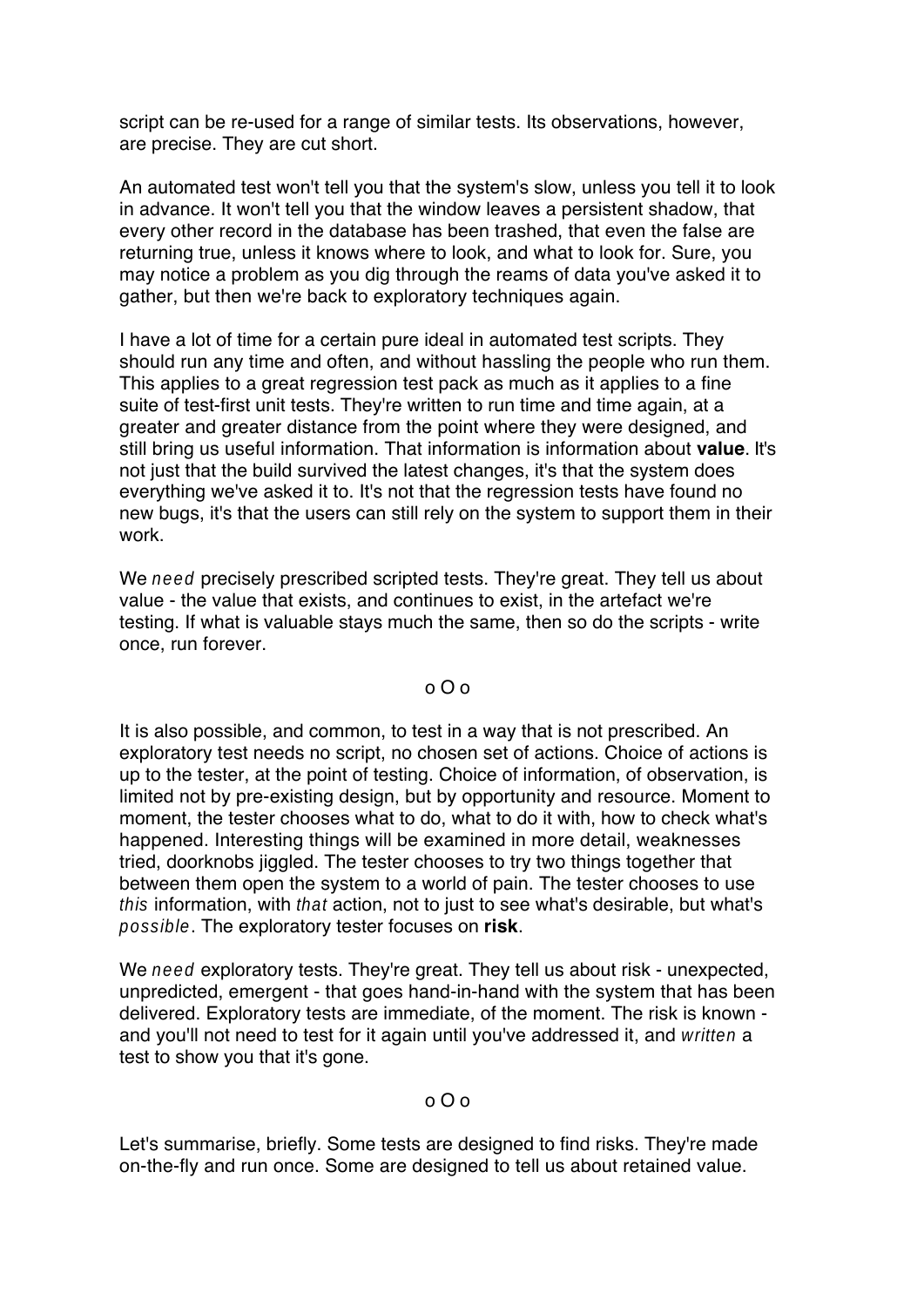They're made once, and run forever after. You need both: they tell you different things.

# o O o

So much for the ideal. Now for a different perspective. We've all seen diagram 1 of software testing:



Let's look at the left hand circle; our expectations. These things we expect, those we don't. If we're going to write a set of tests, we're going to scan through the finite set of things we expect.

Let's look at the right hand circle; the deliverable. These things we've got, those we haven't. If we're going to do a set of tests, we're going to scan through the finite set of what we've got.

The diagram splits the world into four regions. First, let's deal with the overlap. This chunk is things we expect, that we know we've got. Both sets of tests will identify that our requirements are met by our deliverable. That's duplicate work, but let's not judge (just yet).

There's the region outside both circles. That's all the stuff we didn't want, and haven't got - let's hope not too much work was spent there. It's not exactly a finite set, whichever way you look at it.

Let's consider the left-hand arc. We expected to get this. We didn't get it. The deliverable is less valuable than we'd hoped.

Now the right-hand arc. "We found the system does this and frankly, Bob, that's a bit of a surprise". Is it risky? Yes, in some abstract sense - but now we've found something in that region, we can discover just how risky.